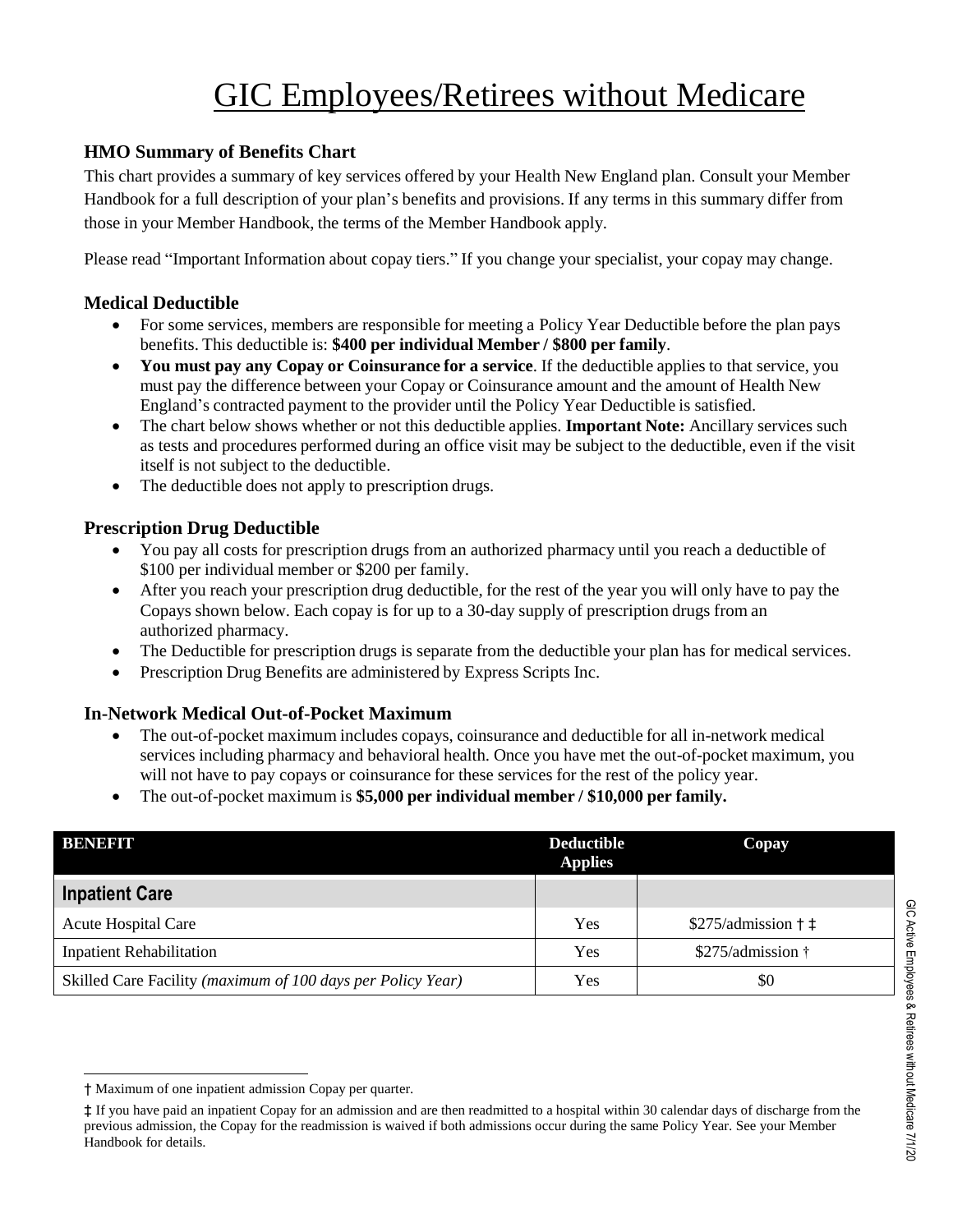| <b>BENEFIT</b>                                                                                                                                                                                                                                                                                                         | <b>Deductible</b><br><b>Applies</b> | Copay                                                                    |
|------------------------------------------------------------------------------------------------------------------------------------------------------------------------------------------------------------------------------------------------------------------------------------------------------------------------|-------------------------------------|--------------------------------------------------------------------------|
| <b>Outpatient Preventive Care</b>                                                                                                                                                                                                                                                                                      |                                     |                                                                          |
| Adult Routine Physical Exams by your PCP                                                                                                                                                                                                                                                                               | N <sub>o</sub>                      | \$0                                                                      |
| Pediatric Preventive Care                                                                                                                                                                                                                                                                                              | N <sub>o</sub>                      | \$0                                                                      |
| Annual Gynecological Exam                                                                                                                                                                                                                                                                                              | N <sub>o</sub>                      | \$0                                                                      |
| Screening Mammographic Exam                                                                                                                                                                                                                                                                                            | N <sub>o</sub>                      | \$0                                                                      |
| Medically Necessary Adult and Child Immunizations by your PCP                                                                                                                                                                                                                                                          | N <sub>o</sub>                      | \$0                                                                      |
| Screening colonoscopy                                                                                                                                                                                                                                                                                                  | N <sub>o</sub>                      | \$0                                                                      |
| Nutritional Counseling (maximum of four visits per Policy Year)                                                                                                                                                                                                                                                        | N <sub>o</sub>                      | \$0                                                                      |
| <b>Other Outpatient Care</b>                                                                                                                                                                                                                                                                                           |                                     |                                                                          |
| <b>PCP Office Visits</b>                                                                                                                                                                                                                                                                                               | No                                  | \$20/visit                                                               |
| <b>Specialist Office Visits</b>                                                                                                                                                                                                                                                                                        | N <sub>o</sub>                      | Tier 1: \$30/visit<br>Tier 2: \$60/visit                                 |
| <b>Second Opinions</b>                                                                                                                                                                                                                                                                                                 | N <sub>o</sub>                      | Tier 1: \$30/visit<br>Tier 2: \$60/visit                                 |
| Telephone and video consultations with internists, family practitioners,<br>pediatricians, behavioral health and urgent care services for non-<br>emergency medical conditions through Teladoc <sup>™</sup> (The first three<br>behavioral health visits have no cost, and then regular member cost<br>share applies.) | N <sub>o</sub>                      | \$15/consultation<br>\$0 for the first three behavioral<br>health visits |
| Routine Eye Exams (one each 24 months)                                                                                                                                                                                                                                                                                 | N <sub>o</sub>                      | \$20/visit                                                               |
| Hearing Tests in your PCP's office                                                                                                                                                                                                                                                                                     | No                                  | \$20/visit                                                               |
| Diabetic-Related Items                                                                                                                                                                                                                                                                                                 |                                     |                                                                          |
| <b>Endocrinology Specialist Office Visits</b>                                                                                                                                                                                                                                                                          | N <sub>o</sub>                      | Tier 1: \$30/visit<br>Tier 2: \$60/visit                                 |
| Laboratory/Radiological Services                                                                                                                                                                                                                                                                                       | Yes                                 | \$0                                                                      |
| <b>Durable Medical Equipment</b><br>(diabetic-related; some items require Prior Approval)                                                                                                                                                                                                                              | N <sub>o</sub>                      | \$0                                                                      |
| <b>Individual Diabetic Education</b>                                                                                                                                                                                                                                                                                   | N <sub>o</sub>                      | \$20/visit                                                               |
| Group Diabetic Education                                                                                                                                                                                                                                                                                               | No                                  | \$20/session                                                             |
| Applied Behavioral Analysis (ABA) to treat Autism Spectrum                                                                                                                                                                                                                                                             | No                                  | \$0                                                                      |
| Urgent Care Center or retail clinic visits                                                                                                                                                                                                                                                                             | No                                  | \$20/visit                                                               |
| <b>Emergency Room Care</b><br>(Copay waived if admitted directly from ER)                                                                                                                                                                                                                                              | Yes                                 | \$100/visit                                                              |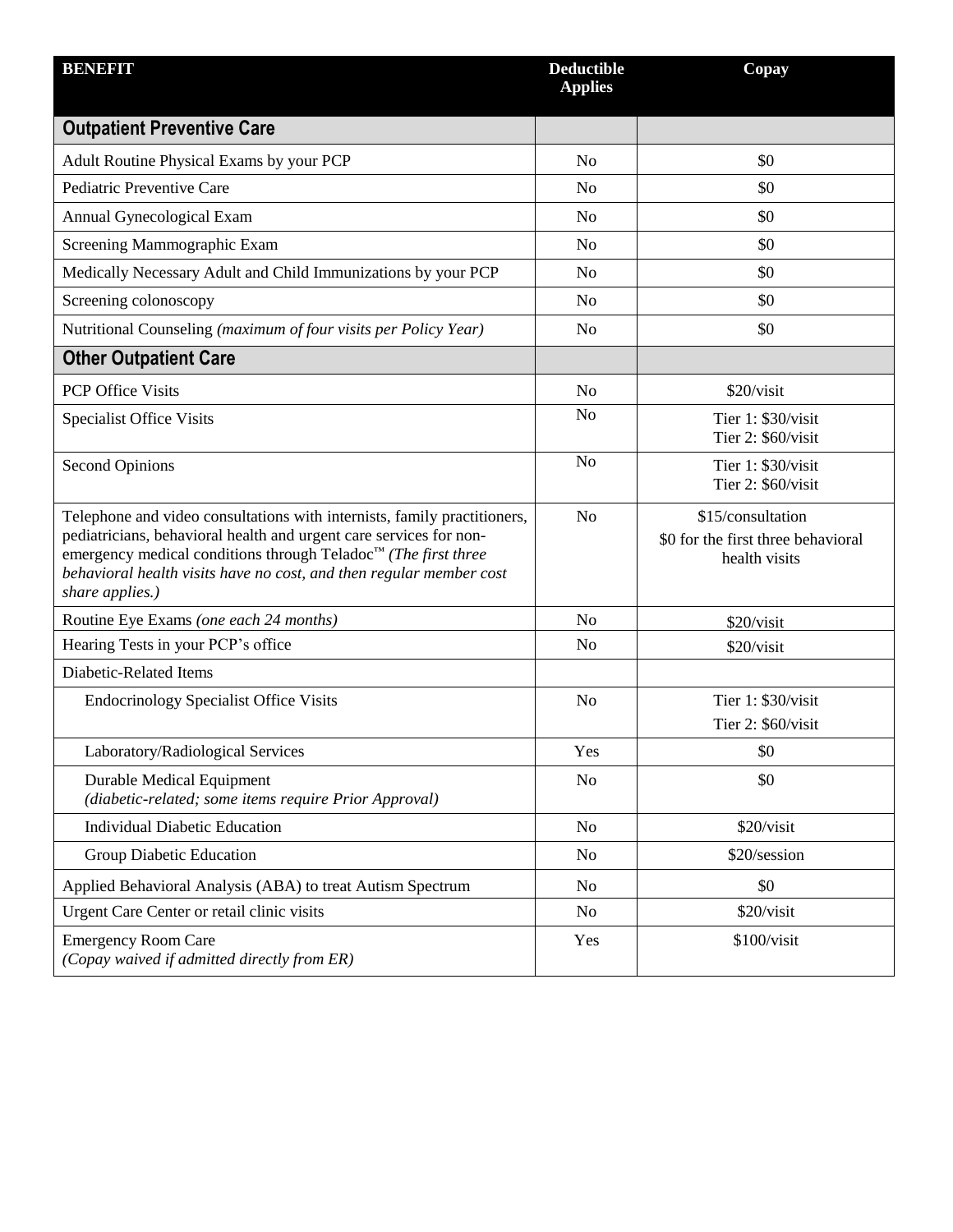| <b>BENEFIT</b>                                                                                                                                                                                                                                    | <b>Deductible</b><br><b>Applies</b> | Copay                                                                                                                         |
|---------------------------------------------------------------------------------------------------------------------------------------------------------------------------------------------------------------------------------------------------|-------------------------------------|-------------------------------------------------------------------------------------------------------------------------------|
| Diagnostic Testing (some services may be subject to the<br><b>Outpatient Surgical Services and Procedures copay. Not all</b><br>services are subject to a copay.)                                                                                 |                                     |                                                                                                                               |
| In a PCP's Office                                                                                                                                                                                                                                 | Yes                                 | \$20/visit                                                                                                                    |
| In a Specialist's Office                                                                                                                                                                                                                          | Yes                                 | Tier 1: \$30/visit<br>Tier 2: \$60/visit                                                                                      |
| In All Other Settings                                                                                                                                                                                                                             | Yes                                 | \$150/visit for freestanding ASC<br>facilities (GI/Eye Procedures Only)<br>\$250/visit for hospital outpatient<br>facilities§ |
| <b>Laboratory Services</b>                                                                                                                                                                                                                        | Yes                                 | \$0                                                                                                                           |
| Radiological Services: Ultrasound, X-rays, Nuclear Cardiology<br>(Nuclear Cardiac Imaging requires Prior Approval)                                                                                                                                | Yes                                 | \$0                                                                                                                           |
| Advanced Diagnostic Imaging: CT Scans, MRIs, MRAs, PET<br>Scans (requires Prior Approval)                                                                                                                                                         | Yes                                 | \$100/visit<br>(maximum one copay per day)                                                                                    |
| <b>Outpatient Short-Term Rehabilitation Services</b><br>(Physical and occupational therapy; covered for 90 days per acute<br>episode, per Policy Year. The limit does not apply when services<br>are provided to treat Autism Spectrum Disorder.) | N <sub>o</sub>                      | \$25/visit/treatment type                                                                                                     |
| Day Rehabilitation Program (limited to 15 full day or half day<br>sessions per condition per lifetime)                                                                                                                                            | N <sub>o</sub>                      | \$25/day or half day                                                                                                          |
| <b>Early Intervention Services</b><br>(covered for children from birth to age 3)                                                                                                                                                                  | N <sub>o</sub>                      | \$0                                                                                                                           |
| <b>Outpatient Surgical Services and Procedures</b><br>(some services require Prior Approval)                                                                                                                                                      |                                     |                                                                                                                               |
| In a PCP's Office                                                                                                                                                                                                                                 | N <sub>o</sub>                      | \$20/visit                                                                                                                    |
| In a Specialist's Office                                                                                                                                                                                                                          | N <sub>o</sub>                      | Tier 1: \$30/visit                                                                                                            |
|                                                                                                                                                                                                                                                   |                                     | Tier 2: \$60/visit                                                                                                            |
| All Other Settings                                                                                                                                                                                                                                | Yes                                 | \$150/visit for freestanding ASC<br>facilities (GI/Eye Procedures Only)<br>\$250/visit for hospital outpatient<br>facilities§ |

<sup>§</sup> Maximum of four outpatient surgery Copays per Policy Year.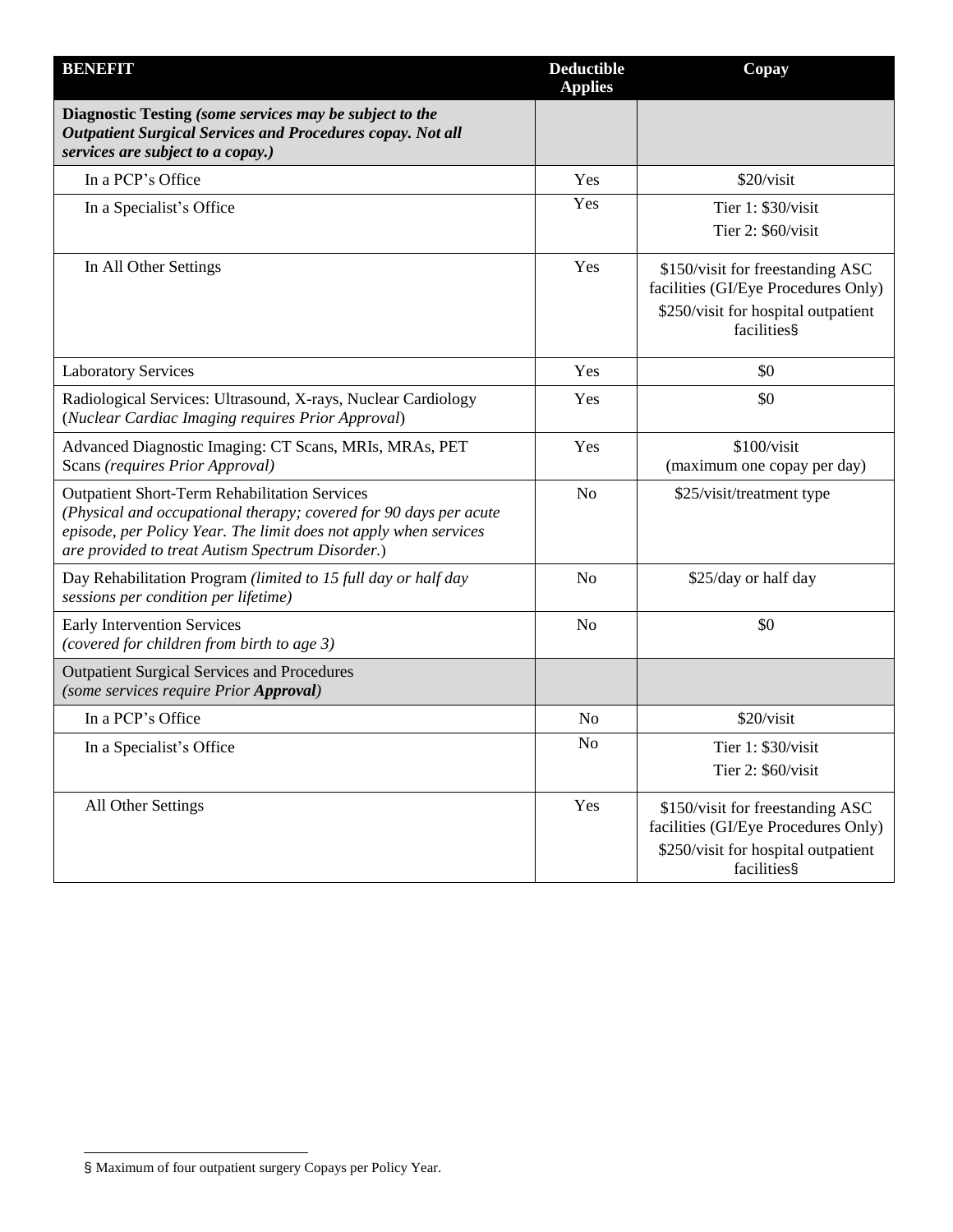| <b>BENEFIT</b>                                                                                                                                                                                                                                                                           | <b>Deductible</b><br><b>Applies</b> | Copay                                                          |
|------------------------------------------------------------------------------------------------------------------------------------------------------------------------------------------------------------------------------------------------------------------------------------------|-------------------------------------|----------------------------------------------------------------|
| Allergy Testing and Treatment in an Allergist's Office                                                                                                                                                                                                                                   | N <sub>o</sub>                      | Tier 1: \$30/visit<br>Tier 2: \$60/visit; \$0 for<br>injection |
| <b>Infertility Services</b><br>(Some infertility treatments require Prior Approval. Some Assisted<br>Reproductive services consist of outpatient surgical procedures. If<br>members receive these services applicable outpatient surgical<br>services and procedures Copays will apply.) |                                     |                                                                |
| Office Visits (Deductible may apply to some office services)                                                                                                                                                                                                                             | N <sub>o</sub>                      | Tier 1: \$30/visit<br>Tier 2: \$60/visit                       |
| <b>Outpatient Care</b>                                                                                                                                                                                                                                                                   | Yes                                 | Tier 1: \$30/visit<br>Tier 2: \$60/visit                       |
| <b>Laboratory Tests</b>                                                                                                                                                                                                                                                                  | Yes                                 | \$0                                                            |
| <b>Inpatient Care</b>                                                                                                                                                                                                                                                                    | Yes                                 | $$275$ /admission $\dagger$ $\ddagger$                         |
| <b>Maternity Care</b>                                                                                                                                                                                                                                                                    |                                     |                                                                |
| Routine Prenatal and Postpartum Care                                                                                                                                                                                                                                                     | N <sub>o</sub>                      | \$0                                                            |
| Delivery/Hospital Care for Mother and Child<br>(Coverage for child limited to routine newborn nursery charges. For<br>continued coverage, child must be enrolled within 30 days of date of<br>birth.)                                                                                    | Yes                                 | $$275$ /admission $\dagger$ $\ddagger$                         |
| <b>Dental Services</b>                                                                                                                                                                                                                                                                   |                                     |                                                                |
| Surgical Treatment of Non-Dental Oral Conditions and<br><b>Emergency Dental Care</b>                                                                                                                                                                                                     |                                     |                                                                |
| In a Specialist's Office                                                                                                                                                                                                                                                                 | Yes                                 | Tier 1: \$30/visit<br>Tier $2: $60/visit$                      |
| At an Emergency Room                                                                                                                                                                                                                                                                     | Yes                                 | \$100/visit                                                    |
| <b>Hospital Inpatient</b>                                                                                                                                                                                                                                                                | Yes                                 | \$275/admission † ‡                                            |
| <b>Outpatient Surgical Facility</b>                                                                                                                                                                                                                                                      | Yes                                 | \$250/visit §                                                  |
| <b>Other Services</b>                                                                                                                                                                                                                                                                    |                                     |                                                                |
| Home Health Care (requires Prior Approval)                                                                                                                                                                                                                                               | Yes                                 | \$0                                                            |
| <b>Hospice Services</b>                                                                                                                                                                                                                                                                  | Yes                                 | \$0                                                            |
| Durable Medical Equipment and Prosthetic Equipment<br>(some items require Prior Approval)                                                                                                                                                                                                | Yes                                 | 20% Coinsurance                                                |
| Scalp Hair Prostheses (Wigs) for hair loss due to treatment of any<br>form of cancer or leukemia (Health New England covers one<br>prosthesis per Policy Year)                                                                                                                           | N <sub>o</sub>                      | \$0                                                            |
| <b>Emergency Ambulance and Chair Van Services</b>                                                                                                                                                                                                                                        | Yes                                 | \$0 after deductible                                           |

<sup>‡</sup> If you have paid an inpatient Copay for an admission and are then readmitted to a hospital within 30 calendar days of discharge from the previous admission, the Copay for the readmission is waived if both admissions occur during the same Policy Year. See your Member Handbook for details.

<sup>§</sup> Maximum of four outpatient surgery Copays per Policy Year.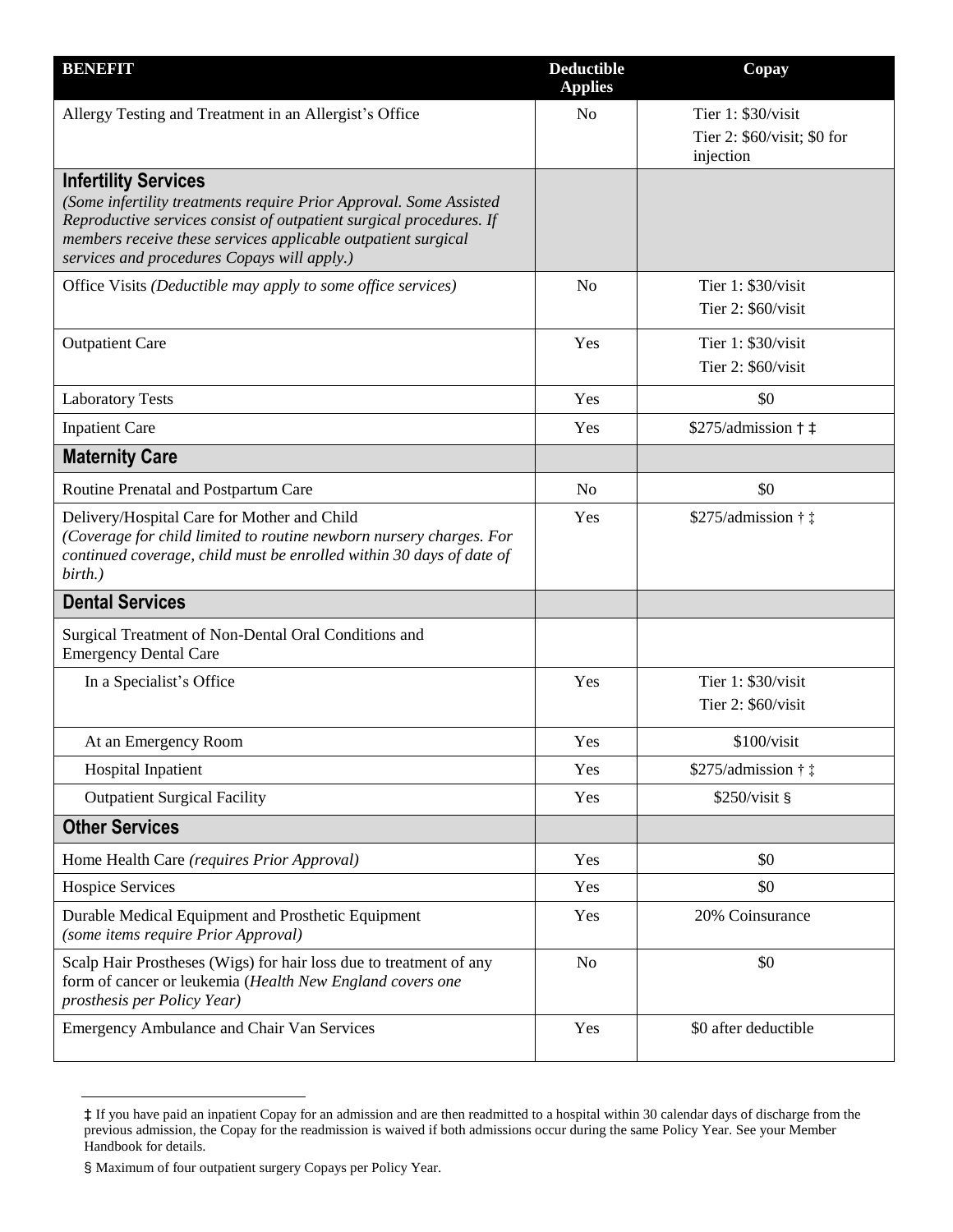| <b>BENEFIT</b>                                                                                                                                                                                                                                                          | <b>Deductible</b><br><b>Applies</b> | Copay                                                                                                   |
|-------------------------------------------------------------------------------------------------------------------------------------------------------------------------------------------------------------------------------------------------------------------------|-------------------------------------|---------------------------------------------------------------------------------------------------------|
| Non-Emergency Ambulance and Chair Van Services<br>(requires Prior Approval)                                                                                                                                                                                             | Yes                                 | \$25/member/day                                                                                         |
| Reconstructive or Restorative Surgery                                                                                                                                                                                                                                   | Yes                                 | $$275$ /admission $\dagger$ $\ddagger$                                                                  |
| <b>Kidney Dialysis</b>                                                                                                                                                                                                                                                  | No                                  | \$0                                                                                                     |
| Human Organ Transplants and Bone Marrow Transplants<br>(requires Prior Approval)                                                                                                                                                                                        | Yes                                 | $$275$ /admission $\dagger$ $\ddagger$                                                                  |
| Nutritional Support (requires Prior Approval)                                                                                                                                                                                                                           | Yes                                 | \$0                                                                                                     |
| <b>Cardiac Rehabilitation</b>                                                                                                                                                                                                                                           | N <sub>o</sub>                      | \$20/visit                                                                                              |
| Speech, Hearing, and Language Disorders<br>(requires Prior Approval after the initial evaluation)                                                                                                                                                                       | N <sub>o</sub>                      | \$20/visit                                                                                              |
| Coronary Artery Disease Program<br>(Provided for members with documented coronary artery disease, this<br>program helps participants reduce coronary artery disease risk factors<br>through lifestyle changes. The program must be authorized by your<br>$PCP.$ )       | Yes                                 | 10% Coinsurance                                                                                         |
| <b>Hearing aids</b>                                                                                                                                                                                                                                                     |                                     |                                                                                                         |
| • Members 21 and under<br>(Health New England covers the cost of one hearing aid per<br>hearing impaired ear, every 24 months, up to a maximum of<br>\$2,000 for each hearing aid. Prior Approval is required.)                                                         | N <sub>o</sub>                      | 100% coverage up to \$2,000 per<br>device per ear (you are responsible<br>for all costs beyond maximum) |
| · Members over 21 years' old<br>(Health New England will reimburse for the purchase or repair of<br>hearing aids for both ears combined at 100% for the first \$500 and<br>80% for the next \$1,500 per person, up to a maximum of \$1,700,<br>every two Policy Years.) | N <sub>o</sub>                      | 100% coverage for the first \$500 and<br>80% for the next \$1,500 per person,<br>every two Policy Years |
| <b>Behavioral Health Services</b><br>(Behavioral Health and Substance Abuse)<br>(Some services may require Prior Approval)                                                                                                                                              |                                     |                                                                                                         |
| Inpatient Services (Some inpatient admissions may require Prior<br>Approval)                                                                                                                                                                                            | Yes                                 | \$0                                                                                                     |
| Intermediate Services (such as Partial Hospitalization)                                                                                                                                                                                                                 | Yes                                 | \$0                                                                                                     |
| <b>Outpatient Services</b>                                                                                                                                                                                                                                              | N <sub>0</sub>                      | \$20/visit                                                                                              |
| <b>Chiropractic Care</b>                                                                                                                                                                                                                                                |                                     |                                                                                                         |
| Chiropractic Care (limited to 20 visits per plan year)<br>(children under age 13 require Prior Approval)                                                                                                                                                                | N <sub>o</sub>                      | \$20/per visit                                                                                          |

<sup>†</sup> Maximum of one inpatient admission Copay per quarter.

<sup>‡</sup> If you have paid an inpatient Copay for an admission and are then readmitted to a hospital within 30 calendar days of discharge from the previous admission, the Copay for the readmission is waived if both admissions occur during the same Policy Year. See your Member Handbook for details.